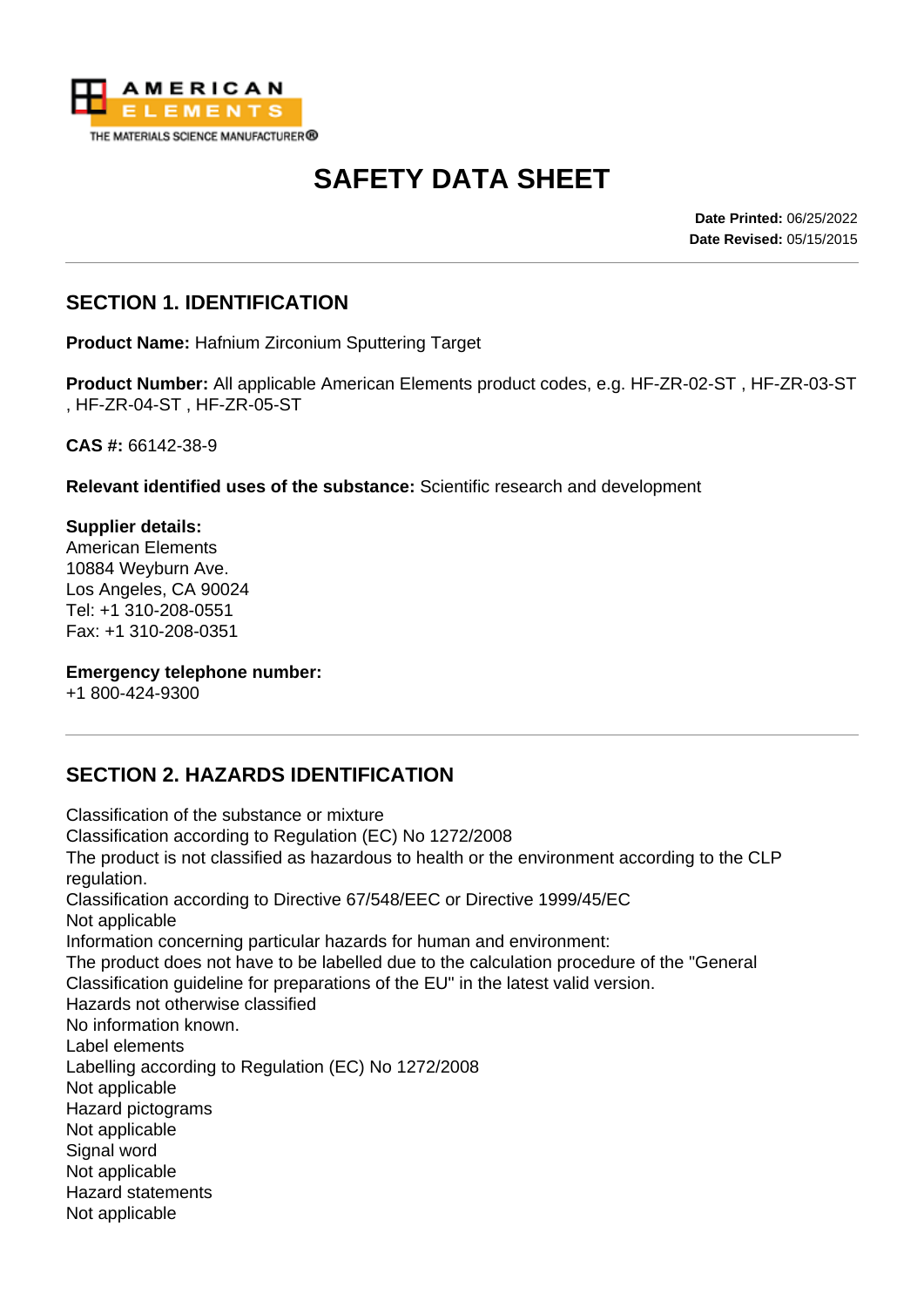WHMIS classification Not controlled Classification system HMIS ratings (scale 0-4) (Hazardous Materials Identification System) Health (acute effects) =  $0$  $Flammability = 0$ Physical Hazard  $= 0$ Other hazards Results of PBT and vPvB assessment PBT: Not applicable. vPvB: Not applicable

#### **SECTION 3. COMPOSITION/INFORMATION ON INGREDIENTS**

Chemical characterization: Mixtures Dangerous components: Not applicable Additional information: None known. Non-Hazardous Ingredients 7440-58-6 Hafnium 7440-67-7 Zirconium

#### **SECTION 4. FIRST AID MEASURES**

Description of first aid measures General information No special measures required. After inhalation Seek medical treatment in case of complaints. After skin contact Generally the product does not irritate the skin. After eye contact Rinse opened eye for several minutes under running water. If symptoms persist, consult a doctor. After swallowing If symptoms persist consult doctor. Information for doctor Most important symptoms and effects, both acute and delayed No further relevant information available. Indication of any immediate medical attention and special treatment needed No further relevant information available.

## **SECTION 5. FIREFIGHTING MEASURES**

Extinguishing media Suitable extinguishing agents Special powder for metal fires. Do not use water. For safety reasons unsuitable extinguishing agents Carbon dioxide **Water** Special hazards arising from the substance or mixture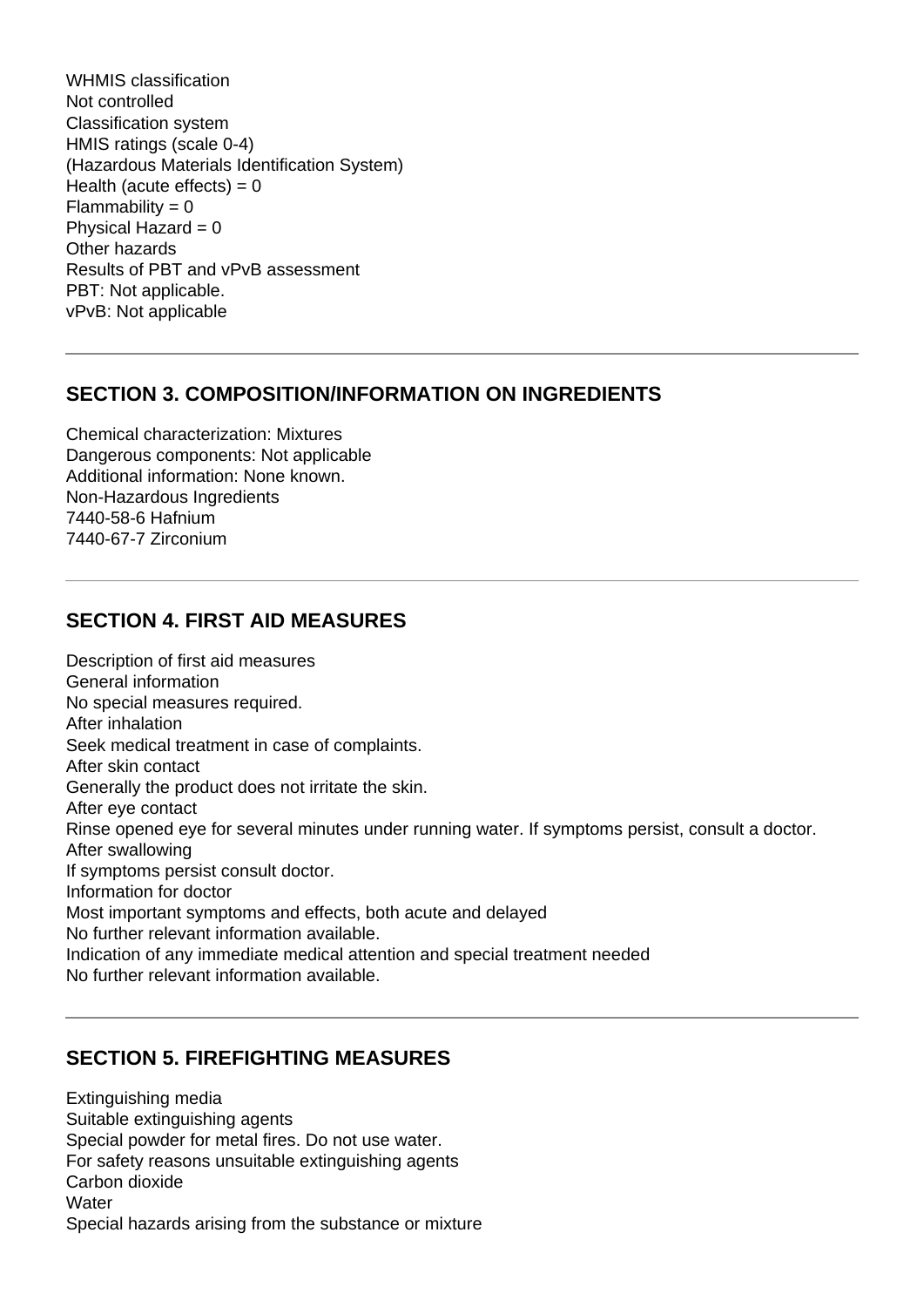If this product is involved in a fire, the following can be released: Metal oxide fume Advice for firefighters Protective equipment: No special measures required.

## **SECTION 6. ACCIDENTAL RELEASE MEASURES**

Personal precautions, protective equipment and emergency procedures Not required. Environmental precautions: Do not allow material to be released to the environment without proper governmental permits. Do not allow product to reach sewage system or any water course. Do not allow to penetrate the ground/soil. Methods and material for containment and cleaning up: Pick up mechanically. Prevention of secondary hazards: No special measures required. Reference to other sections See Section 7 for information on safe handling See Section 8 for information on personal protection equipment. See Section 13 for disposal information.

## **SECTION 7. HANDLING AND STORAGE**

**Handling** 

Precautions for safe handling

Keep container tightly sealed.

Store in cool, dry place in tightly closed containers.

Information about protection against explosions and fires:

No special measures required.

Conditions for safe storage, including any incompatibilities **Storage** 

Requirements to be met by storerooms and receptacles:

No special requirements.

Information about storage in one common storage facility:

Store away from halogens.

Store away from halocarbons.

Further information about storage conditions:

Keep container tightly sealed.

Store in cool, dry conditions in well sealed containers.

Specific end use(s)

No further relevant information available.

#### **SECTION 8. EXPOSURE CONTROLS/PERSONAL PROTECTION**

Exposure controls Personal protective equipment General protective and hygienic measures The usual precautionary measures for handling chemicals should be followed. Maintain an ergonomically appropriate working environment.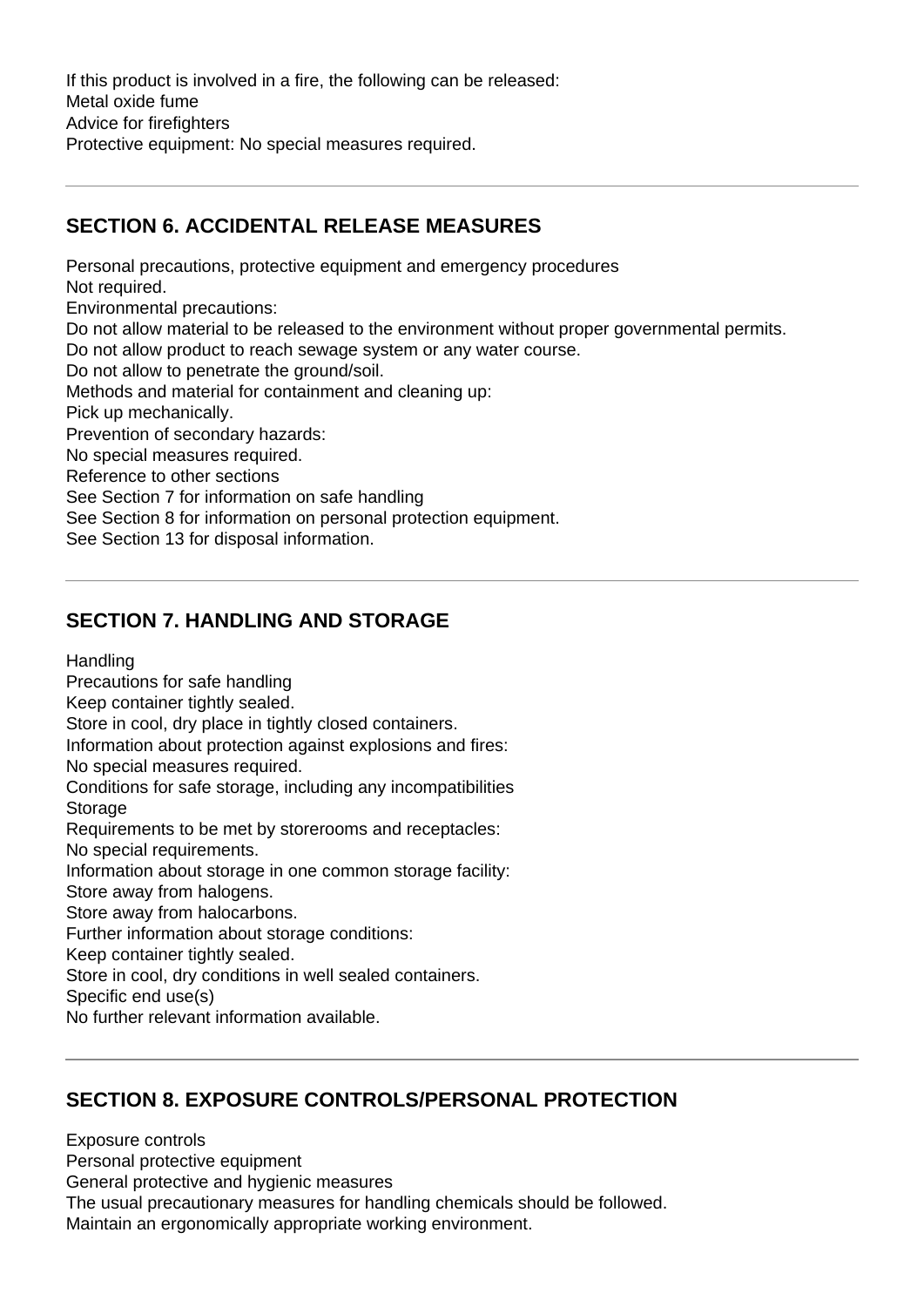Breathing equipment: Not required. Protection of hands: Not required. Penetration time of glove material (in minutes) Not determined Eye protection: Safety glasses Body protection: Protective work clothing.

#### **SECTION 9. PHYSICAL AND CHEMICAL PROPERTIES**

Information on basic physical and chemical properties General Information Appearance: Form: Solid in various forms Color: Grey to silver Odor: Odorless Odor threshold: Not determined. pH-value: Not applicable. Change in condition Melting point/Melting range: Not determined. Boiling point/Boiling range: Not determined. Sublimation temperature / start: Not determined Flammability (solid, gaseous): Not determined. Ignition temperature: Not determined Decomposition temperature: Not determined Auto igniting: Product is not selfigniting. Danger of explosion: Not determined. Explosion limits: Lower: Not determined Upper: Not determined Density at 20 °C (68 °F): Not determined. Relative density: Not determined. Vapor density: Not applicable. Evaporation rate: Not applicable. Solubility in / Miscibility with Water: Insoluble Partition coefficient (n-octanol/water): Not determined. Viscosity: dynamic: Not applicable. kinematic: Not applicable.

## **SECTION 10. STABILITY AND REACTIVITY**

**Reactivity** No information known. Chemical stability Stable under recommended storage conditions. Thermal decomposition / conditions to be avoided: Decomposition will not occur if used and stored according to specifications. Possibility of hazardous reactions No dangerous reactions known Conditions to avoid No further relevant information available.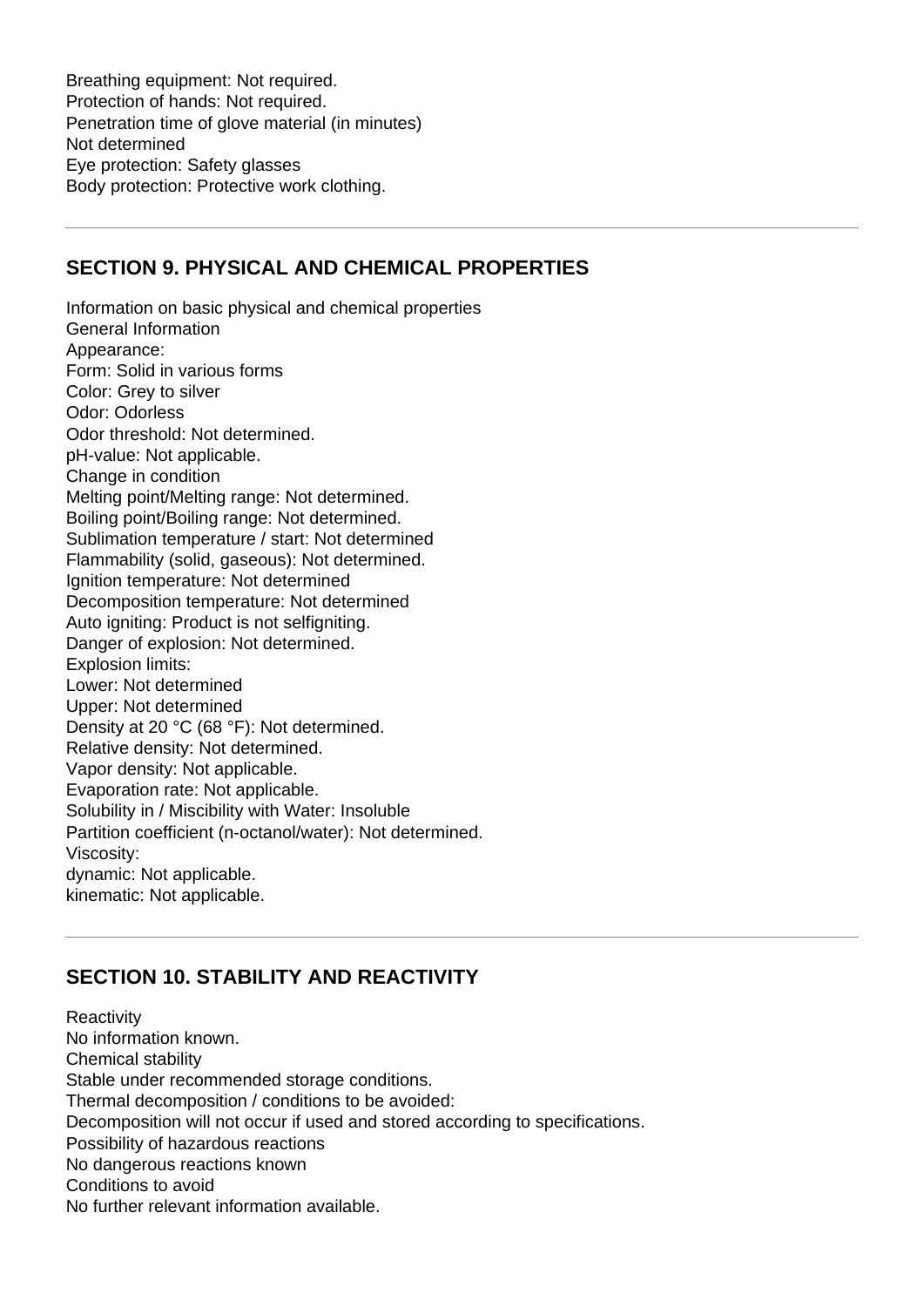Incompatible materials: **Halogens Halocarbons** Hazardous decomposition products: Metal oxide fume

## **SECTION 11. TOXICOLOGICAL INFORMATION**

Information on toxicological effects Acute toxicity: No effects known. LD/LC50 values that are relevant for classification: No data Skin irritation or corrosion: Generally the product does not irritate the skin. Eye irritation or corrosion: No irritant effect. Sensitization: No sensitizing effects known. Germ cell mutagenicity: No effects known. Carcinogenicity: No classification data on carcinogenic properties of this material is available from the EPA, IARC, NTP, OSHA or ACGIH. Reproductive toxicity: No effects known. Specific target organ system toxicity - repeated exposure: No effects known. Specific target organ system toxicity - single exposure: No effects known. Aspiration hazard: No effects known. Subacute to chronic toxicity: No effects known. Additional toxicological information: To the best of our knowledge the acute and chronic toxicity of this substance is not fully known. The product is not subject to classification according to internally approved calculation methods for preparations

## **SECTION 12. ECOLOGICAL INFORMATION**

**Toxicity** Aquatic toxicity: No further relevant information available. Persistence and degradability No further relevant information available. Bioaccumulative potential No further relevant information available. Mobility in soil No further relevant information available. Additional ecological information: General notes: Do not allow material to be released to the environment without proper governmental permits. Do not allow undiluted product or large quantities to reach ground water, water course or sewage system. Avoid transfer into the environment. Results of PBT and vPvB assessment PBT: Not applicable. vPvB: Not applicable. Other adverse effects No further relevant information available.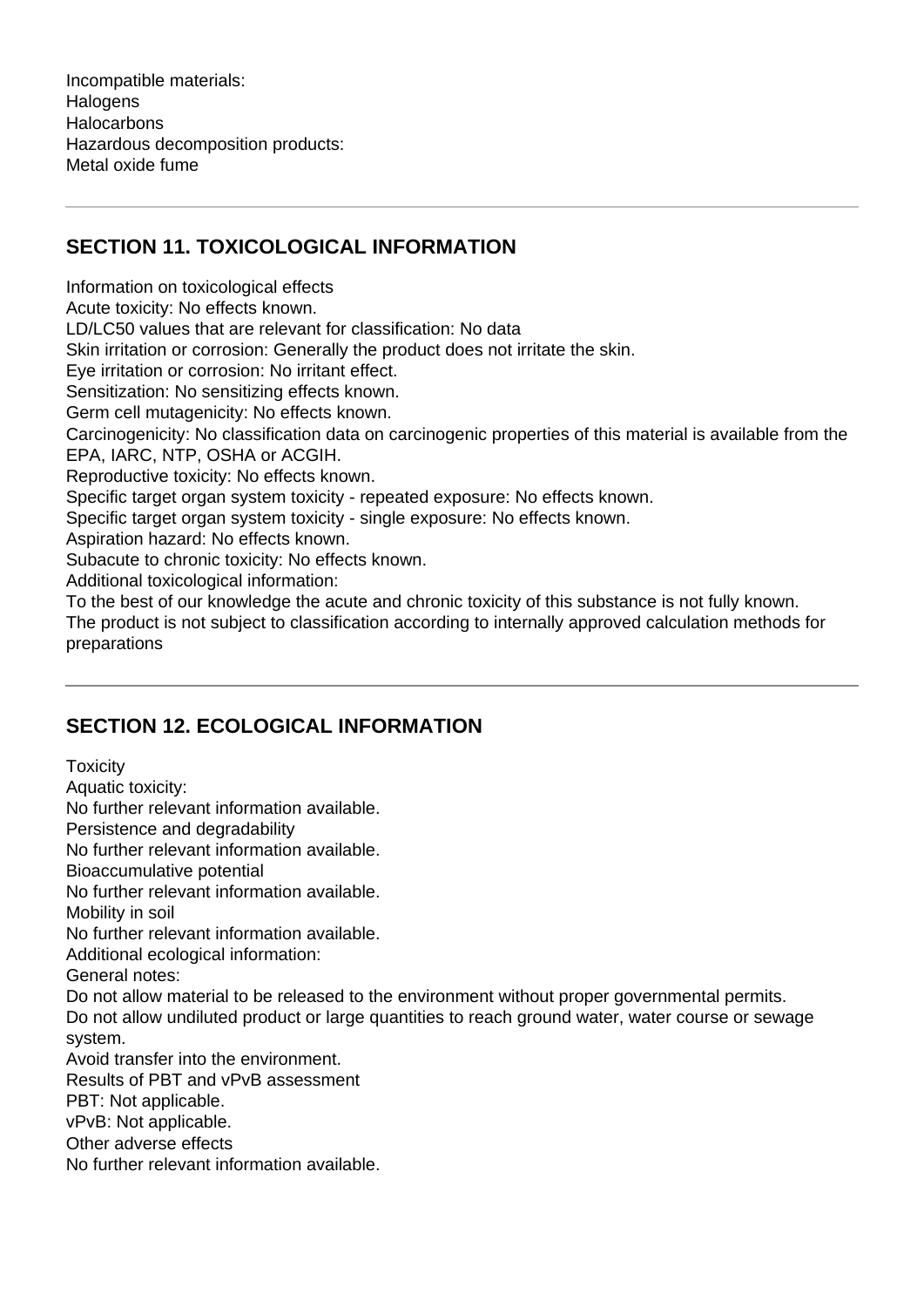## **SECTION 13. DISPOSAL CONSIDERATIONS**

Waste treatment methods Recommendation Consult state, local or national regulations to ensure proper disposal. Uncleaned packagings: Recommendation: Disposal must be made according to official regulations.

## **SECTION 14. TRANSPORT INFORMATION**

UN-Number DOT, ADN, IMDG, IATA Not applicable UN proper shipping name DOT, ADN, IMDG, IATA Not applicable Transport hazard class(es) DOT, ADR, ADN, IMDG, IATA Class Not applicable Packing group DOT, IMDG, IATA Not applicable Environmental hazards: Marine pollutant (IMDG): No Special precautions for user Not applicable. Transport in bulk according to Annex II of MARPOL73/78 and the IBC Code Not applicable. Transport/Additional information: DOT Marine Pollutant (DOT): No UN "Model Regulation": -

## **SECTION 15. REGULATORY INFORMATION**

Safety, health and environmental regulations/legislation specific for the substance or mixture National regulations All components of this product are listed in the U.S. Environmental Protection Agency Toxic Substances Control Act Chemical substance Inventory. All components of this product are listed on the Canadian Domestic Substances List (DSL). SARA Section 313 (specific toxic chemical listings) None of the ingredients are listed. California Proposition 65 Prop 65 - Chemicals known to cause cancer None of the ingredients are listed.